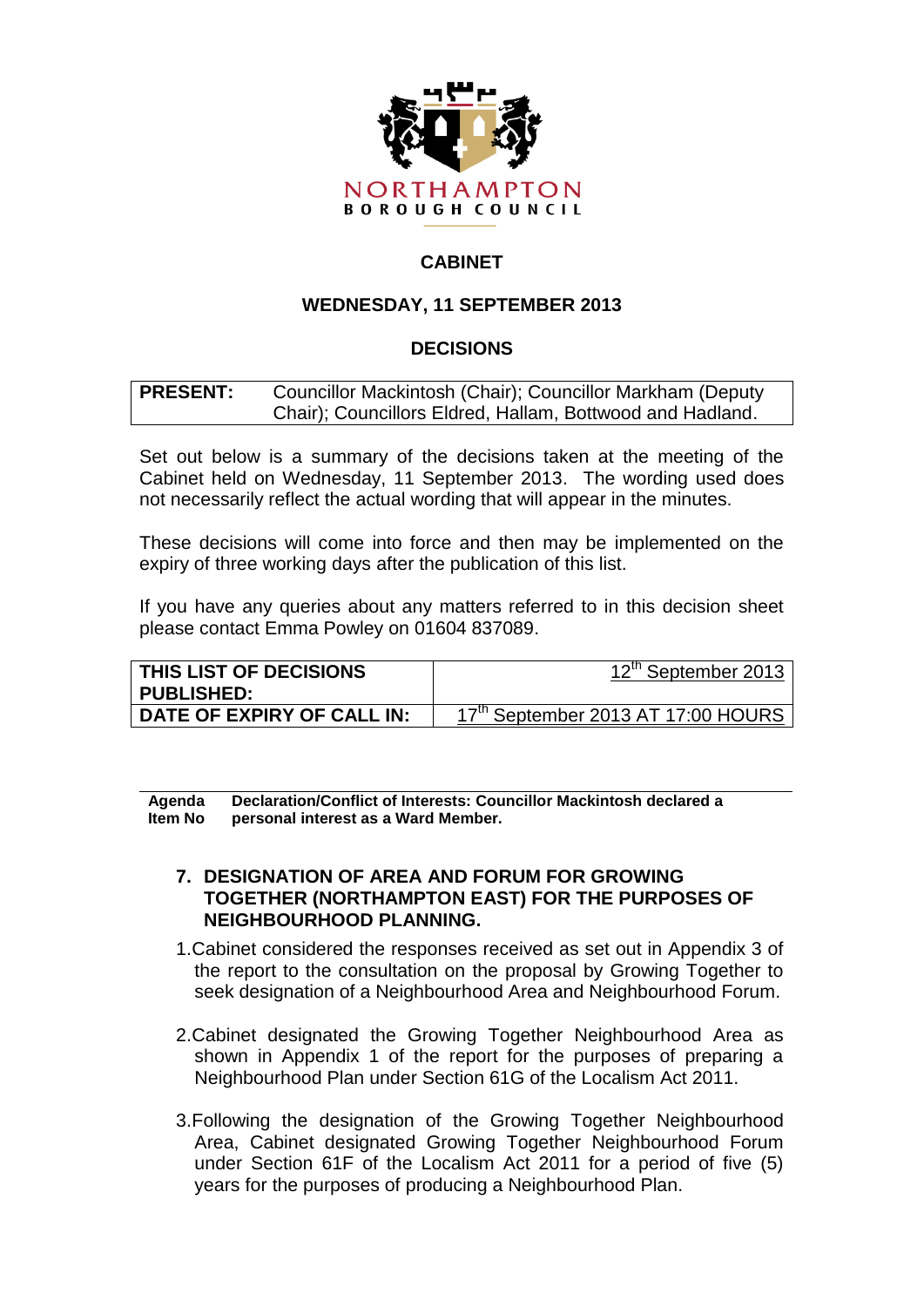**Agenda Item No Declaration/Conflict of Interests: Cllrs Bottwood and Hadland declared personal interests in this item as Members of the Parish Council.**

#### **8. DESIGNATION OF A NEIGHBOURHOOD AREA FOR DUSTON**

Cabinet noted the responses in Appendix 3 of the report, and designated the area proposed by Duston Parish Council for the purposes of neighbourhood planning.

**Agenda Item No Declaration/Conflict of Interests:** None

- **9. LAND AT MIDSUMMER MEADOW - DEDICATION OF LAND FOR HIGHWAYS PURPOSES**
- 1. Cabinet noted that the University of Northampton had resolved to consolidate its facilities in Northampton on a major new campus to the south of the River Nene on the land area generally known as Avon /Nunn Mills, situated close to the Town Centre.
- 2. Cabinet confirmed the general support of this Council for this important investment and development within Northampton Waterside Enterprise Zone, subject to the practical minimisation of any detrimental impacts on existing public open space and public amenity as a result of providing a necessary access from Bedford Road, including the construction of a new vehicular bridge.
- 3. Cabinet approved, in principle, the transfer of land within its freehold and leasehold ownership at Midsummer Meadow, for ultimate dedication for highways and linked ancillary purposes only, of property shown hatched on the attached plan at Appendix 1 - on terms to be agreed (that would include scope to permit minor variation to the extent of that land if genuinely required in the physical construction of public highway). The financial basis of transfer/ dedication would be at nominal consideration, save for any appropriate reserve provisions relating to potential future value that could be generated for the University from ancillary commercial development served by the road access.
- 4. Cabinet acknowledged and supported the necessary consequential re-modelling of parts of Midsummer Meadow and the adjacent public car park to accommodate (a) the highways engineering changes required to Bedford Road and (b) to construct a new adopted road and a highways bridge across the River Nene.
- 5. Cabinet authorised the advertisement as necessary of the proposed disposal of public open space in accordance with the requirements of the Local Government Act 1972, as amended by the Local Government, Planning and Land Act 1980, in respect of land referred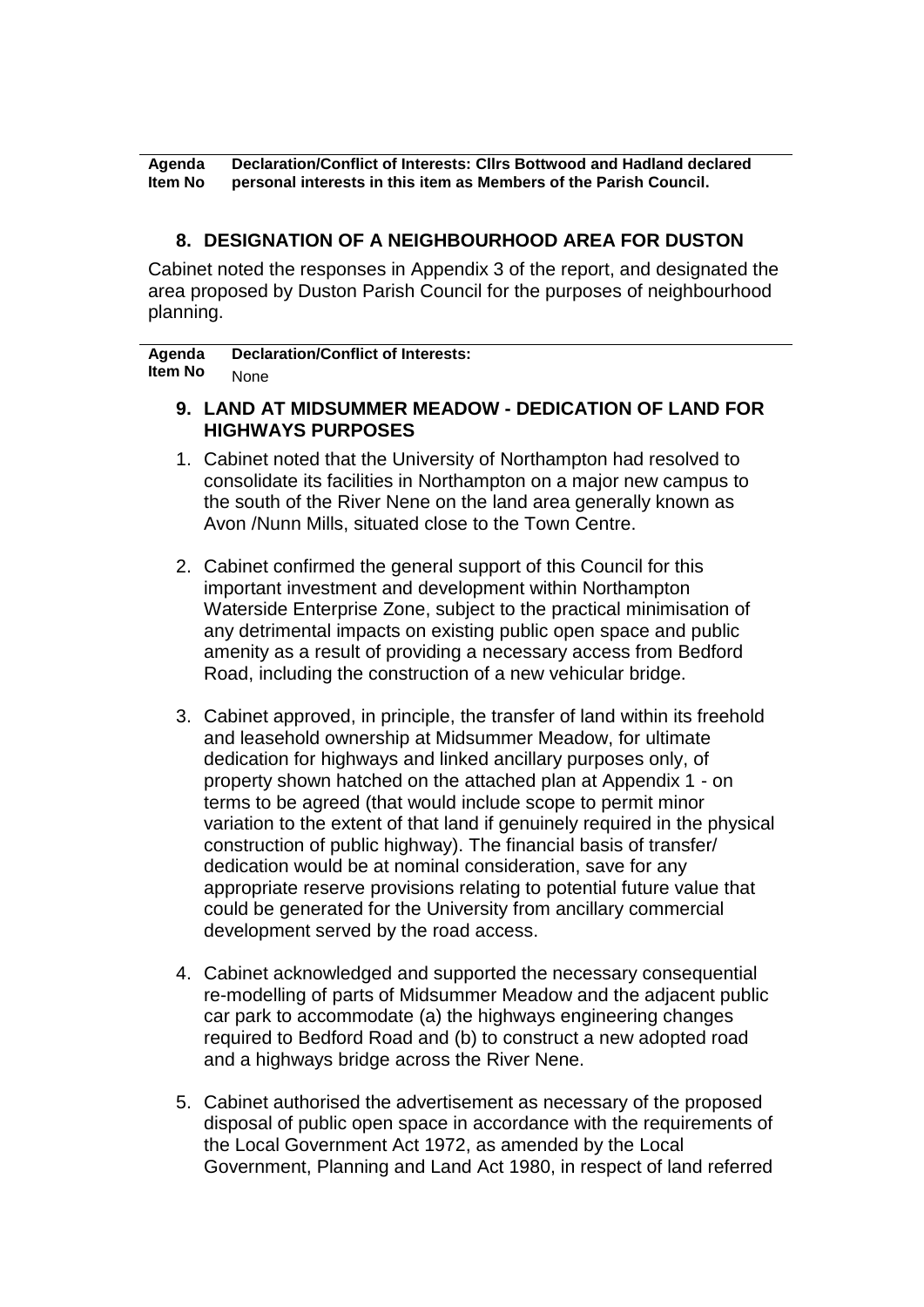to above at 2.3 of the report.

6. Cabinet agreed to delegate authority to the Director of Regeneration, Enterprise and Planning, in consultation with the Cabinet Member for Regeneration, Enterprise and Planning, to agree (a) the precise terms of any transfer/ dedication of land for highways purposes and (b) the grant of any necessary rights or easements whether of a temporary or permanent nature for linked ancillary purposes (e.g. drainage or service conduits).

**Agenda Item No Declaration/Conflict of Interests:** None

# **10.ACQUISITION AND DISPOSAL OF PROPERTY WITHIN NORTHAMPTON WATERSIDE ENTERPRISE ZONE**

- 1.Cabinet approved the principle of the acquisition by this Council of the land interests shown edged red and blue upon the plan at Appendix 1 of the report together with agreeing appropriate terms with third party land owners to vary existing burdens affecting the titles of the land.
- 2.Cabinet approved the principle of the disposal of the land edged respectively red and blue to Church & Co Limited (or any associated or parent company of the business that manufactures high quality footwear in Northamptonshire) on a basis that (i) minimises any difference in value between the total sums paid to acquire the land interests and to achieve any necessary appropriate variations in burdens affecting the land and the sum received from the end purchaser (ii) minimises any net costs to this Council of completing necessary pre-purchase investigations & surveys, acquisition costs and tax liabilities and (iii) that is consistent with rules relating to "State Aid" provisions.
- 3.Cabinet delegated to the Director of Regeneration Enterprise and Planning the power to approve the terms of the acquisitions and of the disposal, in consultation with the Cabinet Member for Regeneration Enterprise and Planning, the Council's Chief Finance Officer and Monitoring Officer.

**Agenda Item No Declaration/Conflict of Interests: Cllr Markham declared a personal interest as a member of the Hope Charity**

### **11.MAPLE BUILDINGS, ASH STREET - PROPOSED GRANT OF LEASE.**

Cabinet approved the principle of the grant of a long lease to Northampton Hope Centre (Registered Charity No. 1015743), for a term of 125 years at a nominal rent, of the building known as Maple Buildings at Ash Street, forming part of the property shown edged red upon the plan at Appendix 1 of the report.